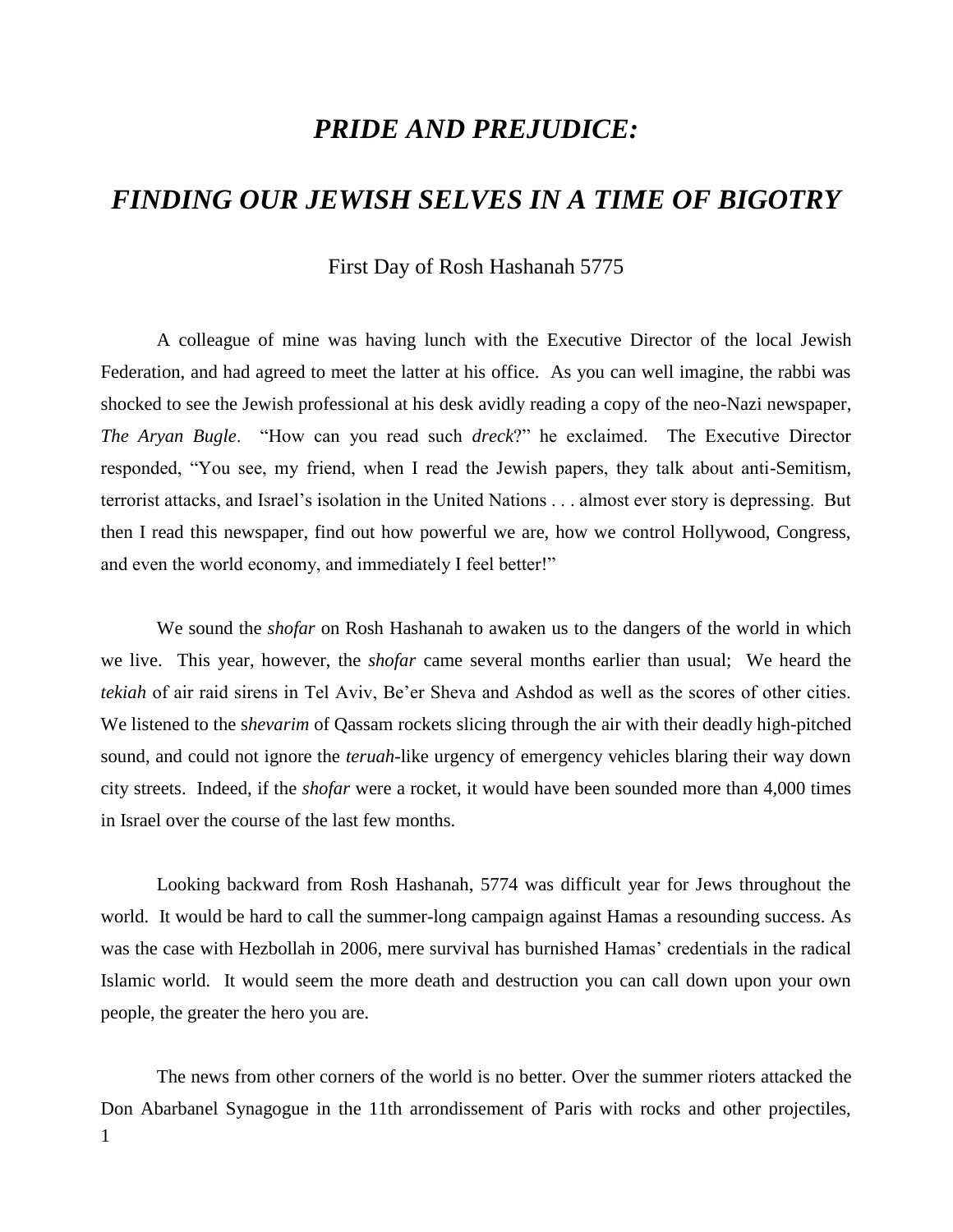while George Galloway, a British MP, declared Bradford, the district he represents in northern England, to be "Israeli-free" -- a chilling echo of Nazi boasts to make Germany *Judenrein*, Jewfree. Three weeks ago in Lyon, France two teenage girls, ages 15 and 17, were arrested for plotting to blow up a synagogue. In Berlin protesters chanted, "*Jude , Jude , feige Schwein , komm heraus und kampf allein* -- Jew, Jew cowardly swine, come out and fight on your own." Indeed, just between Britain and France, there have been 900 documented instances of anti-Semitic assaults, protests, and acts of vandalism this year alone.

Thankfully the climate of America is very different than that of Europe. Still, here, too, bigotry has reared its ugly head. In April, Klan leader Frazier Glenn Cross, killed three people outside of a Jewish community center in Overland Park, Kansas, in the hope of ridding the world of a few more Jews (though, ironically, none of the victims were Jewish); last month four Orthodox teens were attacked in Brooklyn, and there have been dozens upon dozens of incidents of vandalism and graffiti on synagogues and Jewish schools -- not only in urban areas with significant Jewish populations, but in places like Frontenac, Missouri, Clarksville, Tennessee, and Eugene, Oregon. Scores upon scores of incidents on every continent -- except Antarctica, which remains free of anti-Semitic taint. At least for now. And we haven't even talked about Iran and its nuclear ambitions!

Since the days of the Enlightenment when Jews first permitted themselves the hope that humankind could change for the better, and believed in the inevitability of progress and the eventual disappearance of prejudice, we have been disappointed time and again. The religious anti-Semitism of the Middle Ages morphed into the racial anti-Semitism of 19th century pseudo-science, which, in time, became the anti-Zionism of today's Jew haters. As in the treatment of any virus, we can create vaccines and articulate strategies of containment; we can curb the plague from becoming a pandemic, but we'll never eliminate the scourge entirely; it is too deeply embedded in the psyche of Western civilization. It can remain dormant for generations -- 12th century Spain and 16th century Poland are proof of that -- but eventually it rises from its period of dormancy to stalk the Jewish people anew.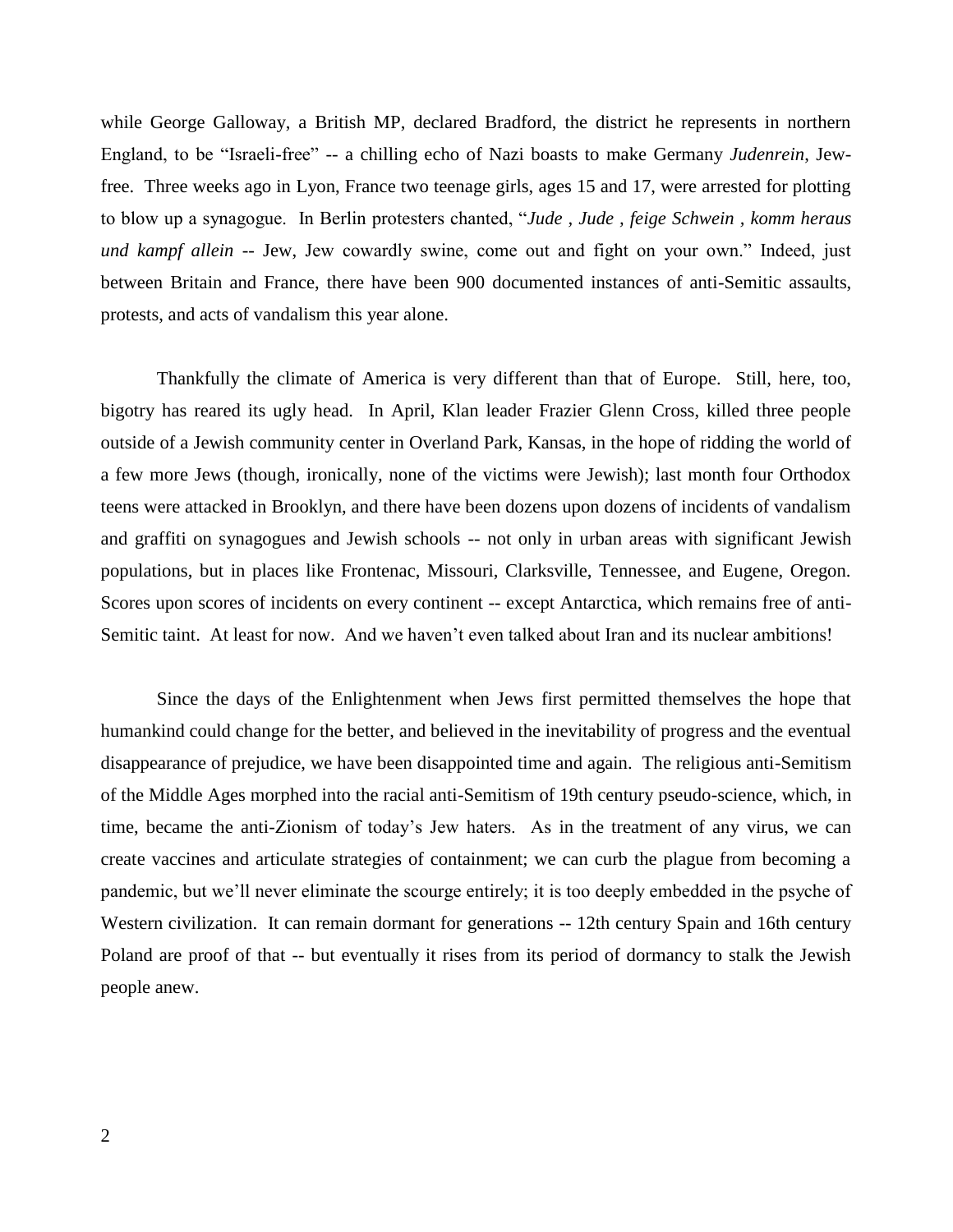But my message today isn't about anti-Semitism; it's not about why others hate us or how to combat such hatred. Rather, I want to focus on the question of why we are proud to be Jewish. In a world in which anti-Semitism is flourishing, why should you be glad to be a Jew? When was the last time someone asked you: Are you glad that you're Jewish? And if so, why? How does that pride manifest itself? When was the last time you asked yourself that question?

When I ask this question I sometimes get a startled stare, like I am from another planet or two-headed. "Rabbi, what a question . . . of course I'm proud to be Jewish!" But *why*, why are you, really?

The question is far from an academic one. Increasingly, college-age students, and even some high schoolers, are telling me about being personally challenged with anti-Israel rhetoric, often phrased in highly-charged ways. Let's be clear: I'm not taking about questions such as, "If Israel is committed to a two-state solution, why does the Netanyahu government support continued Jewish settlement of the West Bank?" That would be a nuanced and absolutely legitimate question to ask -- in fact, it's one that I ask myself. Rather, the rhetoric our kids are hearing include utterances like, "Why are Jews so greedy that they had to steal the Palestinians' land?" Or, "Why do Jews think they're better than everyone else and can just thumb their nose at the world?" Or, "If you Jews suffered so much at the hands of Hitler, why do you act like Nazis toward the Palestinians?"

Matters become even more complicated when one considers that Jewish individuals echo these sentiments. One month ago today, 300 Jewish survivors of the *Shoah* purchased a full-page ad in the New York Times (at a cost of \$139,000!) stating, "As Jewish survivors and descendants of survivors and victims of the Nazi genocide we unequivocally condemn the massacre of Palestinians in Gaza and the ongoing occupation and colonization of historic Palestine. We are alarmed by the extreme, racist dehumanization of Palestinians in Israeli society . . . and call for the full economic, cultural and academic boycott of Israel." After Shabbat, go online to the International Anti-Zionist Jewish Network or the Jewish Voice for Peace websites. These are not organizations that question the wisdom of specific Israeli policies, but condemn Israel's very right to exist as a Jewish state.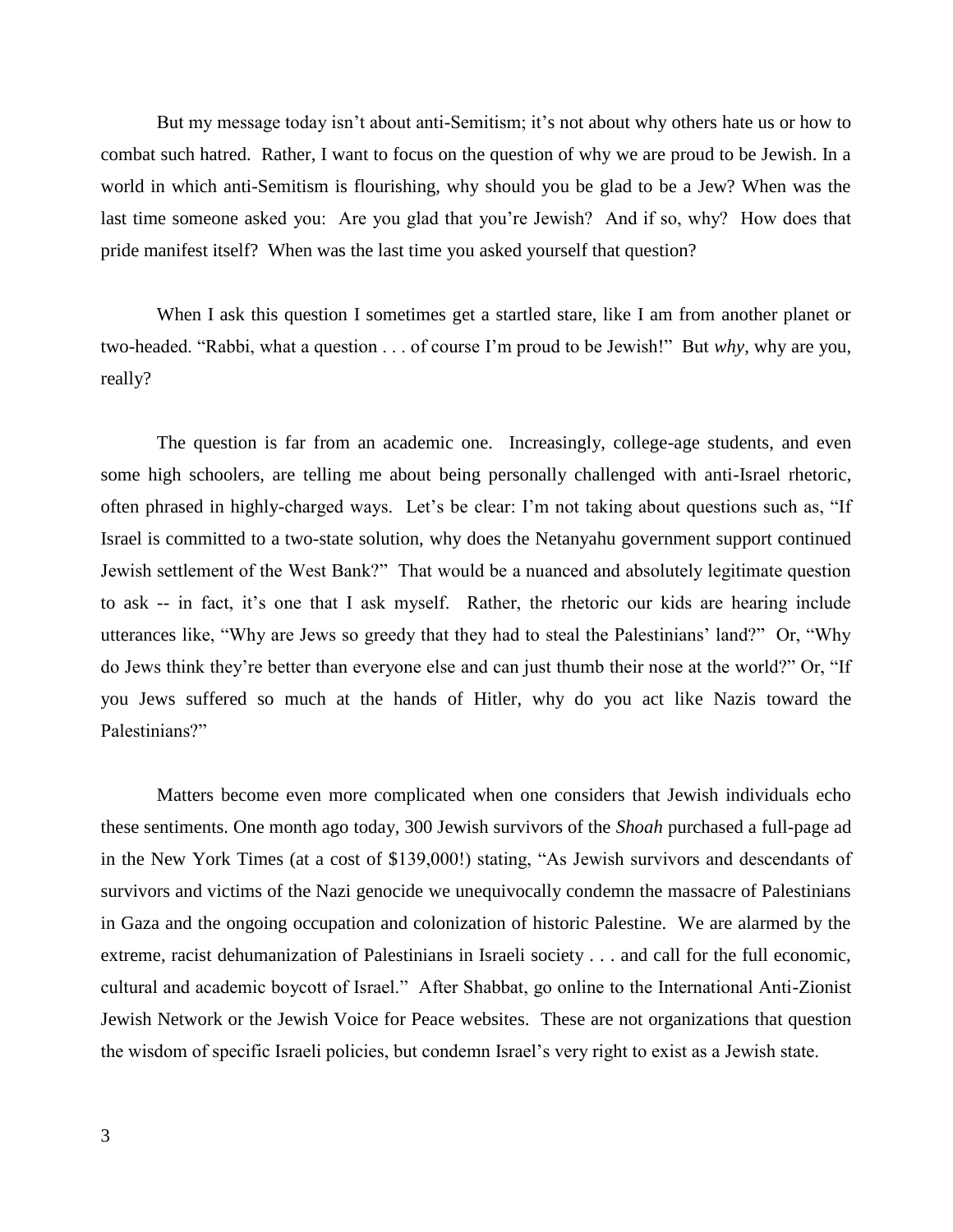We need to educate our children how to respond, to provide them with facts and figures, with historical background and knowledge to refute the misinformation they encounter. *But that isn't enough*. We must start by teaching them why it's a privilege to be Jewish, and why they should be glad that they are. So why are you glad . . and how does that play itself out in your dayto-day life?

Sometimes Jews answer the question in classic Jewish fashion . . . with another question. Why am I proud to be Jewish? Well, why shouldn't I be proud? But the circular response is hardly inspiring; in fact, it would be hard to find a more *pareve* answer. The dictionary defines pride as a "feeling of deep pleasure or satisfaction derived from one's own achievements." Unless one considers being born Jewish a great achievement in and of itself, it seems a rather vacuous response.

Others explain their Jewish pride in terms of the deeply embedded respect for learning within the Jewish community. There are numerous sources in our tradition that praise and emphasize the virtue of learning Torah for its own sake. Translated into the realm of the secular, that ethos has yielded a rich harvest of Nobel Prize winners in medicine, chemistry, physics, literature, economics and peace. It is undeniably impressive that, while we constitute no more than 2/10 of one percent of the world's population, 22% of all Nobel prizes have gone to recipients who were Jewish by birth.

Yet how many of us could name even ten Jewish Nobel Prize winners and explain why they received their prizes? Some of the recipients were the products of strong Jewish upbringings, but an equal number were raised with little Jewish content or connection. Did they win *because* they were Jewish, or did they just happen to be Jewish? Moreover, how meaningful is vicarious pride, to find satisfaction in an achievement for which we haven't expended a single calorie of sweat to attain?

Another group articulates Jewish pride in terms of our resilience as a people. They echo the sentiments expressed by author Mark Twain more than a century ago: "The Egyptian, the Babylonian, and the Persian rose, filled the planet with sound and splendor, then faded to dreamstuff and passed away; the Greek and the Roman followed, and made a vast noise, and they are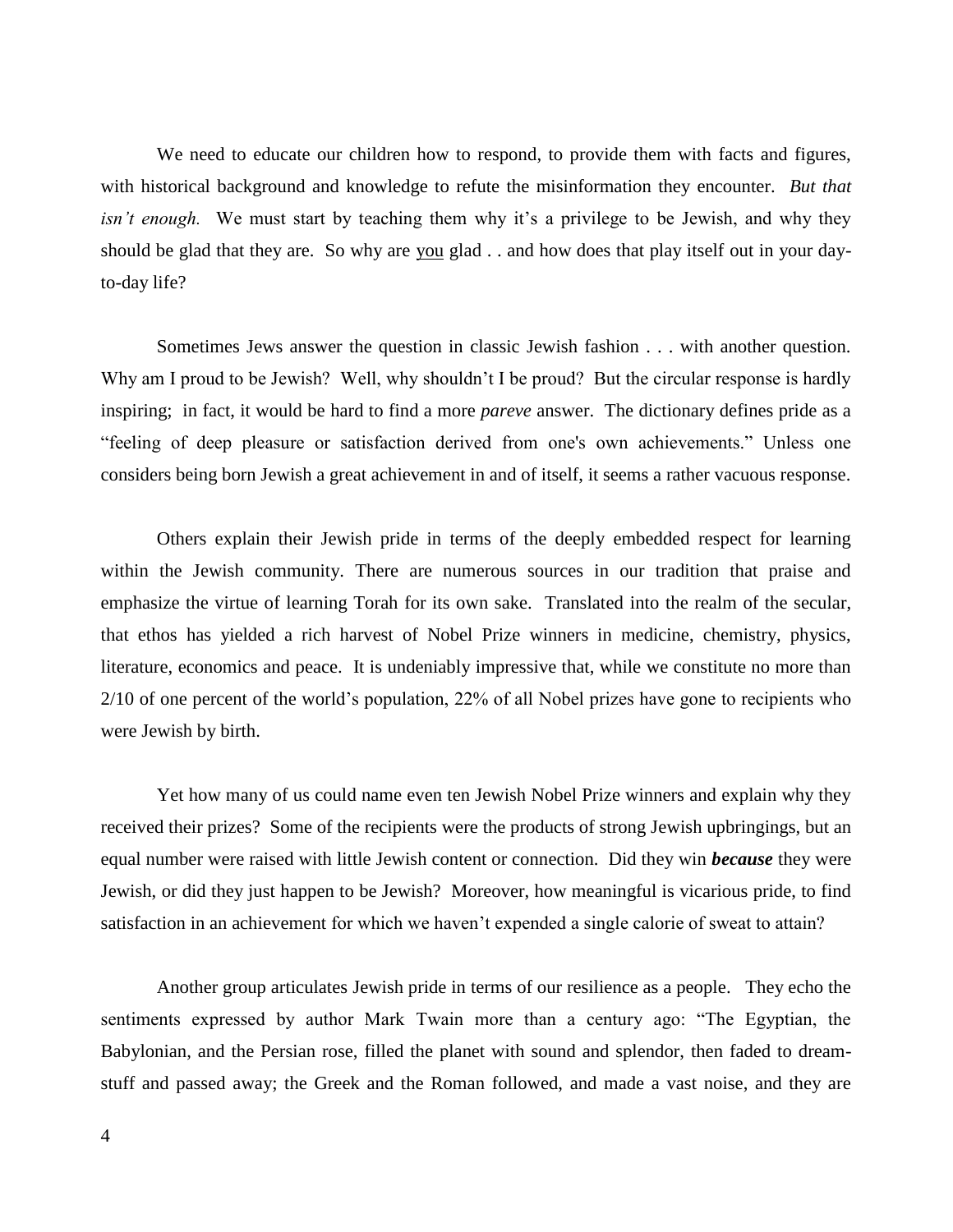gone . . . .The Jew saw them all, beat them all, and is now what he always was . . . All things are mortal but the Jew; all other forces pass, but he remains." Or as the old joke has it -- The message of every Jewish holiday is: they tried to kill us; we won; let's eat."

In our rootless world there is something truly remarkable about our longevity. Yet I wonder whether or not this is really enough to fully sustain Jewish pride. Are we ready to define Jewish achievement primarily as a function of our enemies' failure to eradicate us? Can't we find a reason to be proud of Jewishness on its own terms, for its own sake?

During the years of the British Mandate, a story is told about David Ben-Gurion, who refused to support the partition of Palestine without consulting his close friend and ally, Yitzhak Tabenkin, one of the founders of the Kibbutz movement. Instead of answering immediately, Tabenkin insisted he could offer Ben-Gurion no guidance before he had consulted with two individuals. When he returned the following day, Ben-Gurion queried him about the identity of his two advisors. He replied: "I had to ask the two most important individuals I could think of: my grandfather and my grandson; I took counsel with my grandfather who died ten years ago, and with grandson who is yet to born."

I cannot tell you why you should be proud to be a Jew. But I can tell you that you won't be able to answer the question, unless you speak with your grandparents and their grandparents, and all the generations that came before. Their collective example shows us that Jewish pride requires more than vicariously identifying with someone else's Jewish achievement. Rather, it requires us to find ways to live, think, do, breath, and be Jewish. Not all of our grandparents were sages or scholars, some of them were fiery revolutionaries or socialists fighting for secular versions of *tikkun olam*; others struggled to balance their love of Jewish life with the demands of modernity, and found pride in learning how to be fiddlers perched on a roof over a house with many rooms. It is sobering to recall that, according to *midrash,* when the Egyptians came to throw the Israelite boys into the Nile, their parents continued to circumcise them before their oppressors drowned them. Our forebears knew that "*Es ist schver a Yid zu sein* -- it is hard to be Jewish." For them, however, it was not a complaint, but a source of strength in and of itself. The pride lay in the challenge accepted and met.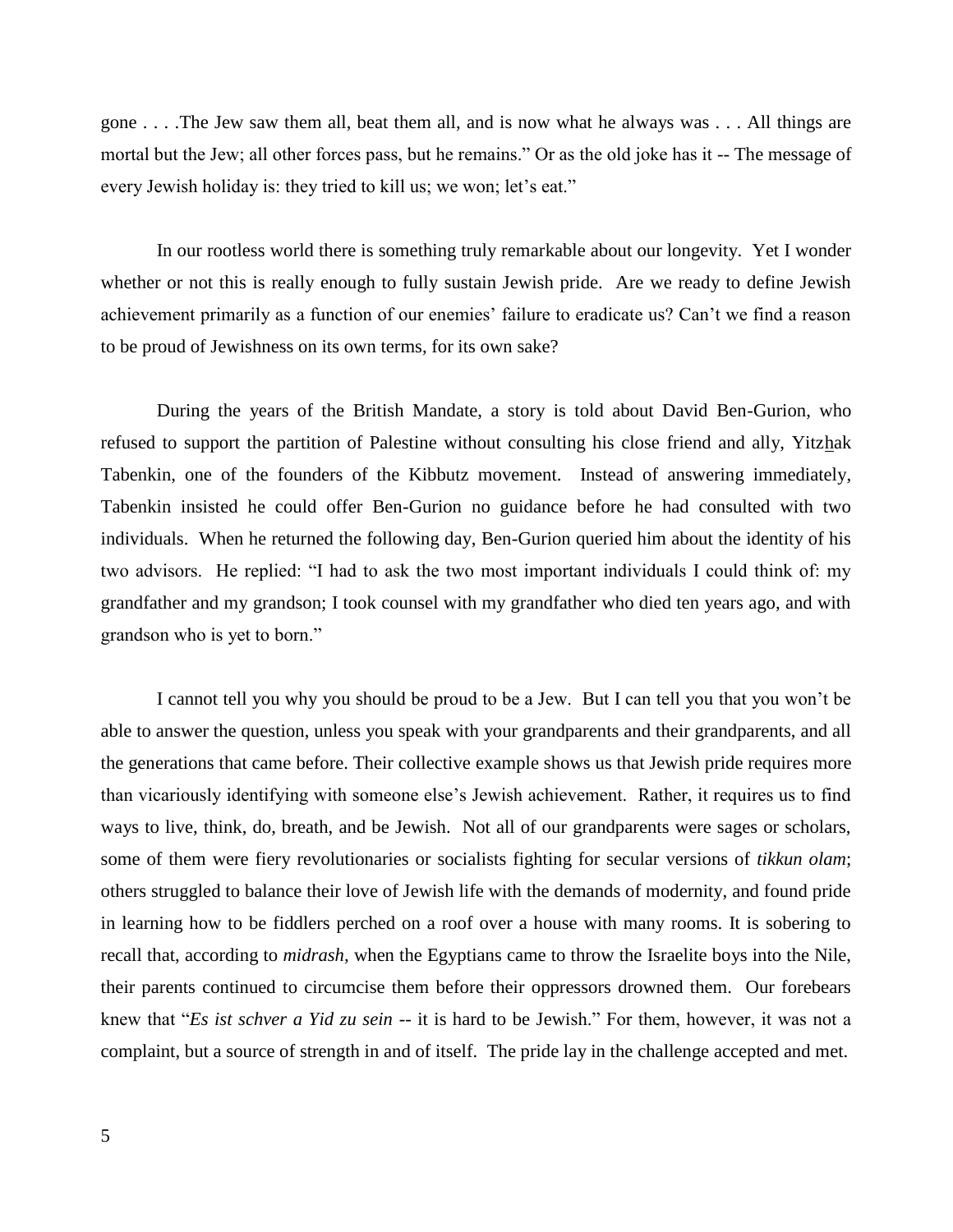And we must also speak with our grandchildren and their unborn children as well. They need to hear why we are glad to have a Jewish identity, and the ways in which our Jewish selfperception both resembles and differs from that of the generations gone by. And we must be willing to ask them by asking ourselves -- have we done enough to instill in you the belief that being Jewish is a privilege? Will it have the staying power to withstand the shifting sands of assimilation, will it serve as a bedrock if, and more likely when, you are challenged by those who despise you?

Today, at the start of a New Year, I would like to invite you to a conversation with yourself, with your family, with your children. Think of it as an opportunity to work on an elevator speech of self-understanding -- in this case, however, you're not selling a product and you are proselytizing no one but yourself. "I am glad that I am Jewish because it helps me, nurtures me, challenges me, teaches me, makes me . . ." Choose your own verbs and then fill in the blanks. Start the conversation over your holiday lunch or at the Shabbat dinner table. I would love to hear your answers because I am constantly seeking to refine my own, and may learn from you.

As for today, I am proud to be Jewish because Judaism reminds me that while the world was created for each of us, we are nothing but dust and ashes, and that these messages are but the flip sides of the same coin. I am proud to be Jewish because my heritage challenges me to be more than I am and never to rest on my laurels, because it insists that I must keep growing, or start dying; I am proud to be Jewish because while Judaism asserts that I have a special responsibility to care for my Jewish brothers and sisters, it requires me to remember that all human beings are created *b'dmut tzelem Elokim*, in God's image, and I must, therefore, show kindness and compassion to all of our fellow creatures. I am glad to be a Jew because in a world filled with one-dimensional dogma and narrow-mindedness, Judaism delights in respectful debate and argument, and allows me the freedom to think for myself. I am proud to be a Jew because I view Shabbat as a gift, not a burden, and *Kashrut* as an invitation to transform ordinary acts like eating into sacred experiences. I am glad to be Jewish because Torah is a love-song whose music lends a richness to my existence.